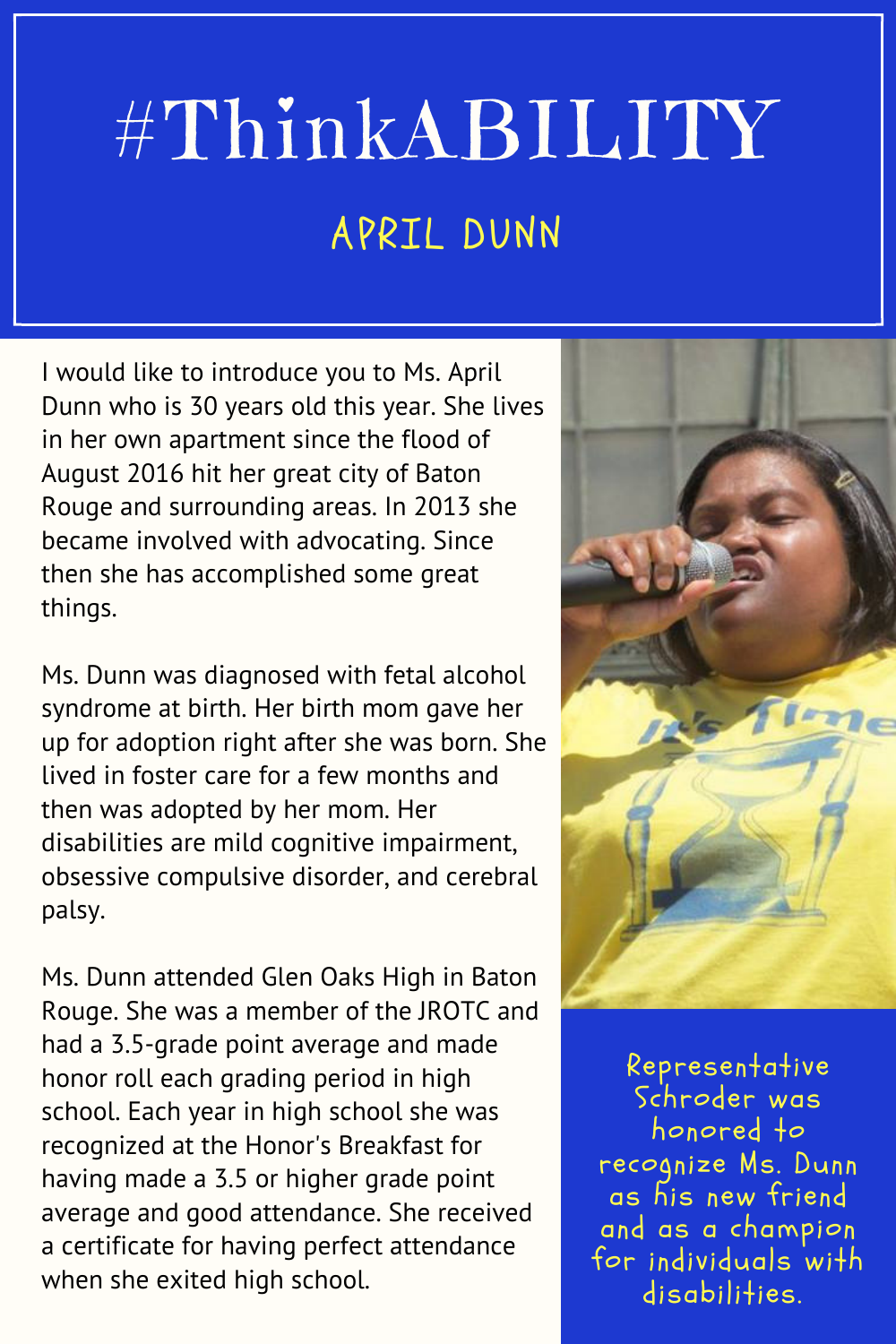She walked across the stage with her peers on graduation day in 2005. As she exited the stage, she opened her diploma to discover that she had been given a Certificate of Attendance for her 4 years in high school because she could not pass the GEE. She was devastated.

Unsure as to what she was going to do for her future, Ms. Dunn decided she wanted to attend Baton Rouge Community College (BRCC) and because of a loophole was able to enroll. She attended BRCC for years completing over 100 session hours with a 3.050-grade point average. Unfortunately, since she had not received a high school diploma, she was unable to do anything with the hours from BRCC.

In 2013, she met Ms. Ashley McReynolds at a Regional Advisory Council Meeting. This would begin Ms. Dunn's journey to advocacy and her making a huge difference in the futures lives of individuals with disabilities. Ms. Dunn expressed to Ms. McReynolds her concerns about not having received her diploma. She told Ms. McReynolds that she would do what she could to help others not to have to go through what she did.

In 2014, Representative John Schroder agreed to carry the bill that would provide an alternative pathway to a diploma for individuals with disabilities. He spent hundreds of hours working on this bill and meeting with legislators, advocates, school boards, teachers, the state department of education and others to ensure that this bill would pass. Ms. Dunn presented her testimony to the House Education Committee on what her experience was and why she felt this bill was necessary for individuals with disabilities. The bill passed out of the House Education Committee and continued to move forward.

Representative Schroder was honored to recognize Ms. Dunn as his new friend and as a champion for individuals with disabilities. The bill passed in 2014 and became Act 833 in the state of Louisiana.

Ms. Dunn was so happy to know that others would reap the rewards of her advocacy, but she still yearned for her own diploma. Ms.